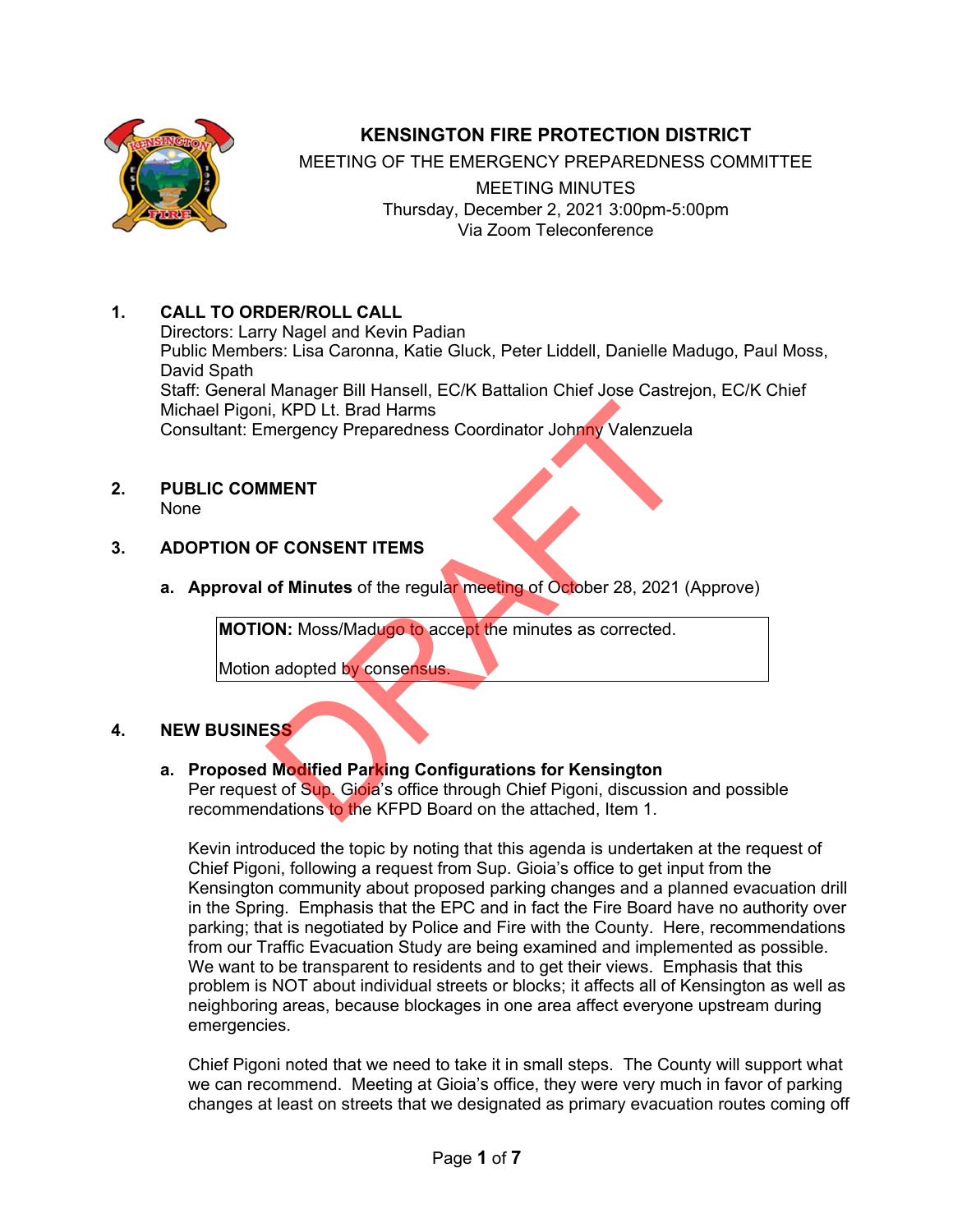the hill. Those plus dead-end roads, as outlined in the agenda, with the input of the police department, should implement those recommendations to the County and work with them along with Johnny Valenzuela through public education so that residents will understand what we need to do.

Lt. Harms agreed with Chief Pigoni that baby steps are needed. We should start with the Lenox corridor; then we can assess timing, pros and cons. The Amherst and Princeton junction curbs need to be painted red. We need to find critical junctures to address initially, then see ramifications of how that affects us on a daily basis. After that we can address other identified areas. Community buy-in is important but the safety of everyone is paramount. He would like to meet with both Kensington District Boards to explain this and do a site assessment of targeted street segments; then meet with County personnel.

ECFD Battalion Chief Castrejon noted that emergency vehicles need access into the areas. He thinks we should take small chunks of problematic street segments at a time. He participated in an Albany evacuation drill some time ago. He noted that we have to work on choke points.

Lisa Caronna stated that she thinks painting the curbs red should be a high priority item that can be implemented immediately. David Spath agreed.

David Spath asked the question of what the intent of this discussion is. Kevin replied that we are responding to a request from Chief Pigoni regarding what steps should be taken. The request from Chief Pigoni, in turn, came from a meeting between Chief Pigoni and Supervisor John Gioia.

Peter Liddell asked what if we need to evacuate when school is in? Danielle explained that there is a tentative plan, organizing teachers, but the scenario hasn't yet been developed. Meeting with new Principal and Lt. Harms on finalizing plans. Lt. Harms agreed we've been working on this, and the response of the Police Department will be proportional in case of evacuation need during school hours. The teachers now have two-way radios and Chris Hilliard provided them organization on running things during an evacuation. talion Chief Castrejon noted that emergency vehicles ne<br>thinks we should take small chunks of problematic stree<br>aarticipated in an Albany evacuation drill some time ago.<br>ork on choke points.<br>nna stated that she thinks pain

Chief Pigoni addressed the question whether proposed changes should be year-round, during fire season, or only on Red Flag Days? He prefers full time. We're wet now with the recent rains, but we could dry out soon during a wind event. Not only fuel loads from Tilden are in the mix, but houses transmitting to other houses. So it's really a year-round problem.

Lt. Harms said he is not opposed to year-round parking changes, but would need an on-site survey to perhaps whittle down a certain amount of impact on neighborhood parking with John Swann and Monish Sen (County DPW) in order to meet the objective. The problem would be enforcement by issuing parking tickets. Lt. Harms noted that we will need an education campaign to let neighbors know how they'll be affected. He prefers fire season ban which would require mass notifications. We would need to place warnings on cars once fire season starts.

Danielle noted that Willamette needs to turn around parking between Highland and Purdue, which will be clogged by uphill parking. (This is already in progress, with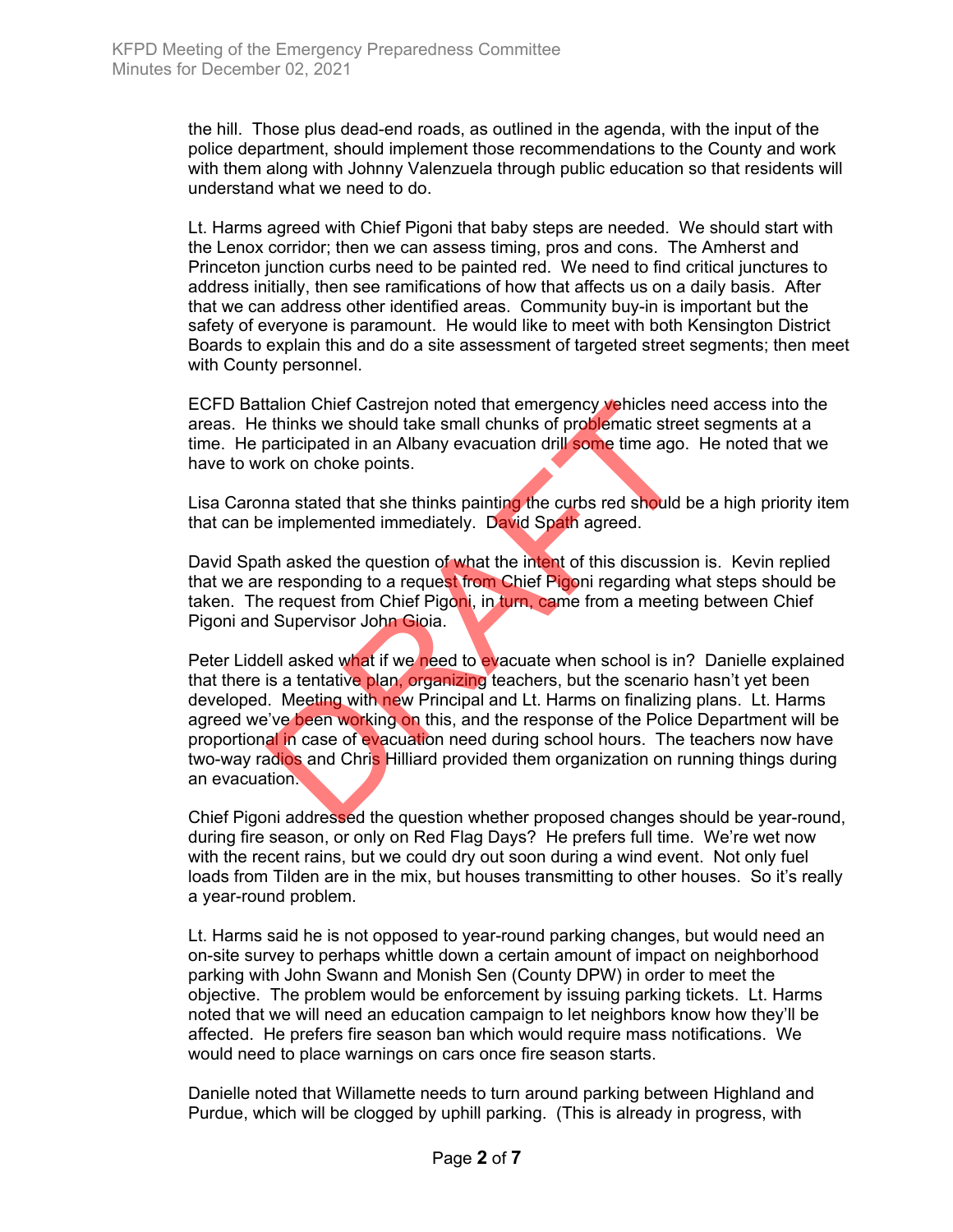cooperation from the residents.) She agrees with temporary parking restrictions, preferably during Red Flag Days; would make residents more pro-active. Fire season is just going to get longer.

B/C Castrejon stated that he supports Chief Pigoni's point about vehicle access, and not only on Red Flag days.

Kay Reed (Ardmore resident) stated that she appreciates the work of the EPC, and Lt. Harms's view to treat every street segment separately. There is a large parking load on lower Ardmore because some lots have two or three buildings on them and inadequate off-street parking. Moving parking from west to east sides may eliminate up to 40% of spaces on the 700 block of Coventry. Good to bring in Public Works. Changing parking could increase damage to parked cars. Best to make it as brief as possible the times when people have to restrict parking. Kevin suggested that we might ask the county to install a couple of speed bumps on Coventry by the affected curve near the junction of Ardmore and Coventry.

Lt. Harms agreed with what Kay says. We should institute Neighborhood Watch with captains for street segments to text people to coordinate in case of evacuation need. We can build this into our neighborhood awareness training.

Lt. Harms noted that, as for the question of relaxing County requirements not to encroach on sidewalks, generally our police take this on a case by case basis. For example, they didn't ticket a car parked in front of a driveway leading to a non-operable garage. But then the owner of the house complained about the car parked in front of his non-operable garage. This is called "weaponizing the police" to get cars moved on the basis of technicalities, rather than neighbors talking to neighbors. The Police Department officers try to work by education. Lifting the restriction on cars blocking sidewalks would require a resolution by the KPPCSD Board. The Police District would then have to work with the County attorneys. the county to install a couple of speed bumps on Covent<br>the junction of Ardmore and Coventry.<br>agreed with what Kay says. We should institute Neighb<br>or street segments to text people to coordinate in case of<br>illd this into

Lisa Caronna noted that putting up signboards for seasonal restrictions on main corridors is extremely helpful. Johnny Valenzuela supports electronic traffic signs on main avenues and triangular stanchions combined with QR codes for emergency alerts. David Spath agrees with Lisa and Johnny. Signs on streets will be most useful.

Lt. Harms noted that we now have blue evacuation signs at Sunset/Arlington; we'd like additional ones in upper Kensington.

Bill Hansell reported on a preliminary meeting initiated by Sup. Gioia's office with Bill, Johnny, and the Chiefs. Our Traffic Evacuation Study recommended that identified primary evacuation routes be labeled and/or named. County DPW resisted, saying that they don't have a precedent for "designating" specific roads as evacuation routes. The County is supposed to get back to us about what is possible. Any evacuation situation, they say, will be fluid and will depend on circumstances; won't Zonehaven be used on these? The response of Kensington is that major routes will inevitably be used and could be signed and posted. Discussions are still in progress. Bill says that Kensington residents and chiefs need to affirm that we need to do this in order to influence the County. New State laws will require identifying and signing evacuation routes, so the County may be behind the curve on this.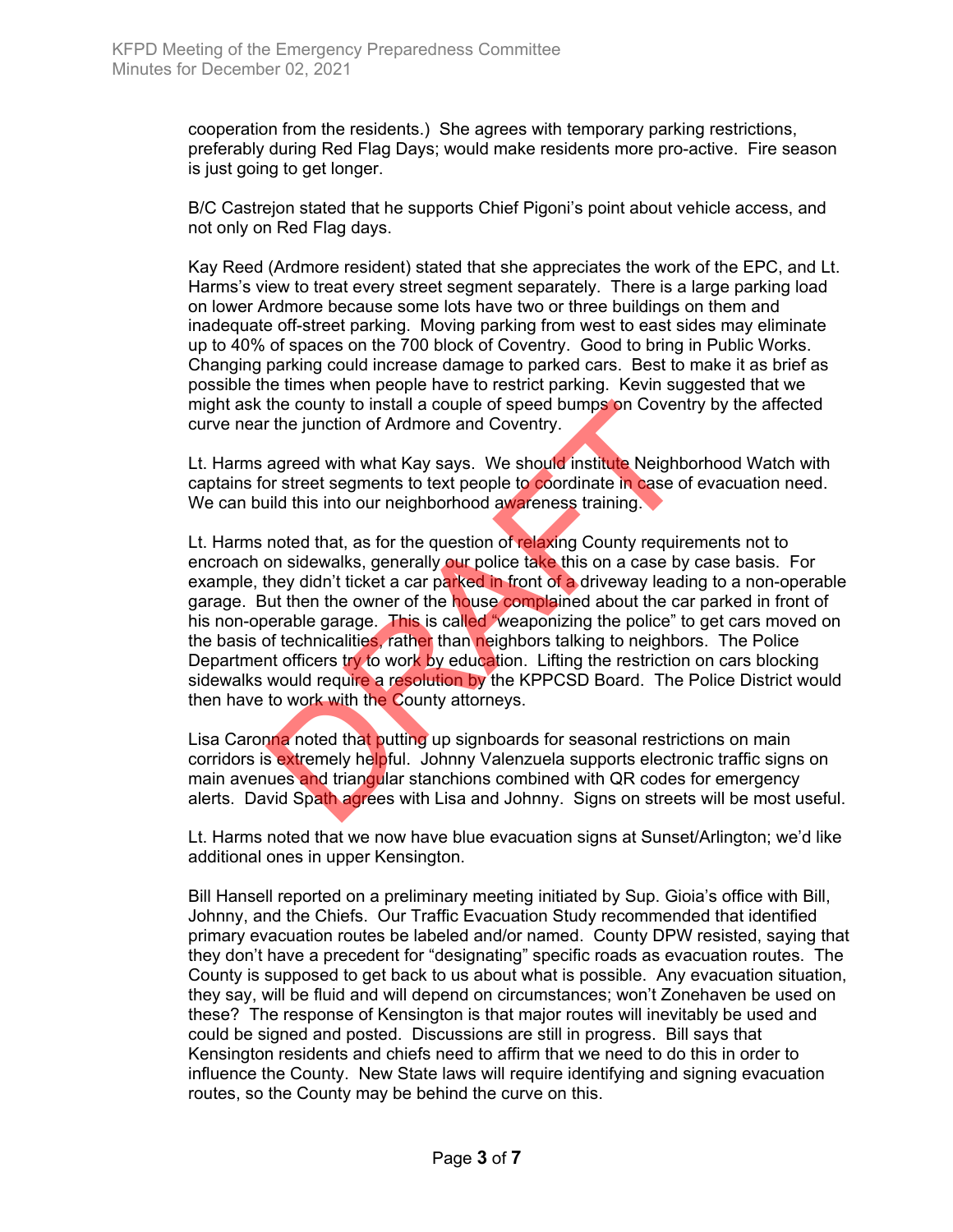David Spath noted the need to coordinate evacuation routes with changes in parking configurations.

The question was raised whether certain roads would have to be designated "uphill only" so that emergency vehicles could get up to the ridge in an evacuation. B/C Castrejon noted that Fire engines will want to be up on the hill well before evacuations happen but there are too many variables to be precise about where that may be in any event.

Additional Public Comment on This Issue

Director Padian then communicated the substance of five letters received by the District office relevant to the possible proposed parking configuration changes.

Jason Taylor: likes Red Flag Days model; understandable to residents, like snowstorm days in the East.

Elaine Stelton: one part of Ardmore used to be a trolley turnaround. People can move cars around easily. Lenox needs to be changed.

#### **b. Evacuation Drill**

To the question of whether a drill should encompass the whole town or only certain neighborhoods or zones, Chief Pigoni suggested that we do two zones at first, preferably the eastern (uphill) zones, where traffic can be best assessed. Lt. Harms agreed; we can learn from a smaller drill. Would evacuate by Zonehaven zones.

Lisa Caronna stated that we need to be realistic about the capacity for running this. We'll need to open the gate to the cemetery as well, so we need to involve them. Paul Moss works with the PIO and Emergency Coordinator in Orinda; he observed their evacuation drill and it's a big deal. They used 100 people moving cars down Minor Road to Camino Pablo, including civilian volunteers. The Orinda PIO thought the virtual drill got more bang for the buck than actually moving cars; he said he would not want to do the big drill again. Paul said the drill ran smoothly at 7 am. A Fire engine led two lines of cars along the road; it was highly scripted, so not realistic. Paul thinks a full evacuation drill, moving vehicles, is what residents here want. Would Bill Hansell and the Chiefs want to have a consultant like the Orinda PIO on this? flor: likes Red Flag Days model; understandable to residently<br>East.<br>
Iton: one part of Ardmore used to be a trolley turnaround<br>
deasily. Lenox needs to be changed.<br> **n Drill**<br>
stion of whether a drill should encompass the

Chief Pigoni: we would definitely have a check-in point during an evacuation drill (not necessarily at a Temporary Refuge Area) because you'd need the data on how many people participated. An Email survey would also be useful.

Lt. Harms: agree; Police take a back seat to Fire on organizing a drill. Dave: this discussion illustrates how complicated this kind of operation is and how much time and education it will take to put it together. Suggests taking two zones closest to WUI, but one of those zones also encompasses EC, so this will have to be considered, as well as another zone that impinges on Berkeley and its roads.

Paul Moss asked why does there need to be a tally of participants? Why do we need a destination point when the point is to get away? Also, donuts at the end will get people to participate, per the Orinda PIO.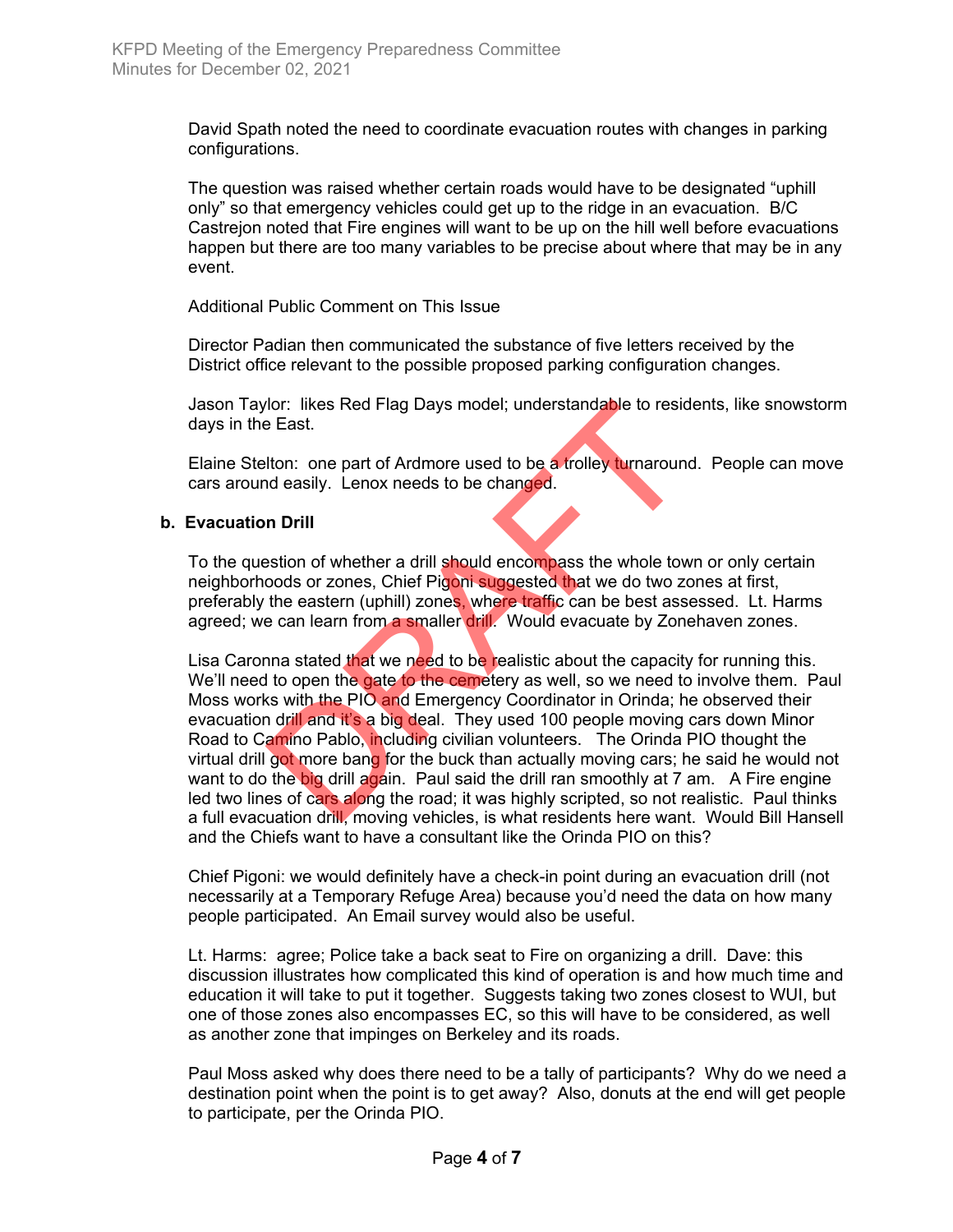Larry Nagel suggested that maybe we should form a subcommittee to look into some of these things, chasing down answers to questions. We don't need the whole EPC to hash this out. We need answers from people with experience. Kevin suggested that he and Larry compare notes from the meeting to identify exactly what questions we need to answer, and then we'll know whom to consult.

Danielle Madugo noted that previous drills have been at 8 or 8:30; maybe 9 or 10 would be better for families. Possibly an early start was to avoid tying up early morning Saturday traffic. Kevin noted that in Mill Valley they started at 8 am and the whole exercise was over in about 45 minutes.

There was no public comment.

### **5. EMERGENCY PREPAREDNESS COORDINATOR'S REPORT**

#### **6. REPORTS FROM COMMITTEE MEMBERS**

Danielle Madugo reported that Chris Hilliard gave a great presentation to the teachers at Hilltop School.

David Spath thanked everyone for the lemon tree that was given to him by the committee in memory of his wife Linda.

#### **7. CALL FOR FUTURE AGENDA ITEMS**

#### **8. ADJOURNMENT**

The next regular meeting of the Emergency Preparedness Committee of the Kensington Fire Protection District will be held on January 27, 2022 at 3:00pm via Zoom Teleconference. THE THE MEMBERS<br>
SOM COMMITTEE MEMBERS<br>
USO reported that Chris Hilliard gave a great presentation<br>
hanked everyone for the lemon tree that was given to him<br>
this wife Linda.<br>
UTURE AGENDA ITEMS<br>
ENT<br>
LITEMENT COMMITTEES C

Meeting adjourned at 5:17 PM by Kevin Padian.

#### MINUTES PREPARED BY: Larry Nagel

These minutes were approved at the Emergency Preparedness Committee Meeting of the Kensington Fire Protection District on January 27, 2022.

Attest:

**Emergency Preparedness Committee Member**

\_\_\_\_\_\_\_\_\_\_\_\_\_\_\_\_\_\_\_\_\_\_\_\_\_\_\_\_\_\_\_\_\_\_\_\_\_\_\_\_\_\_\_\_\_\_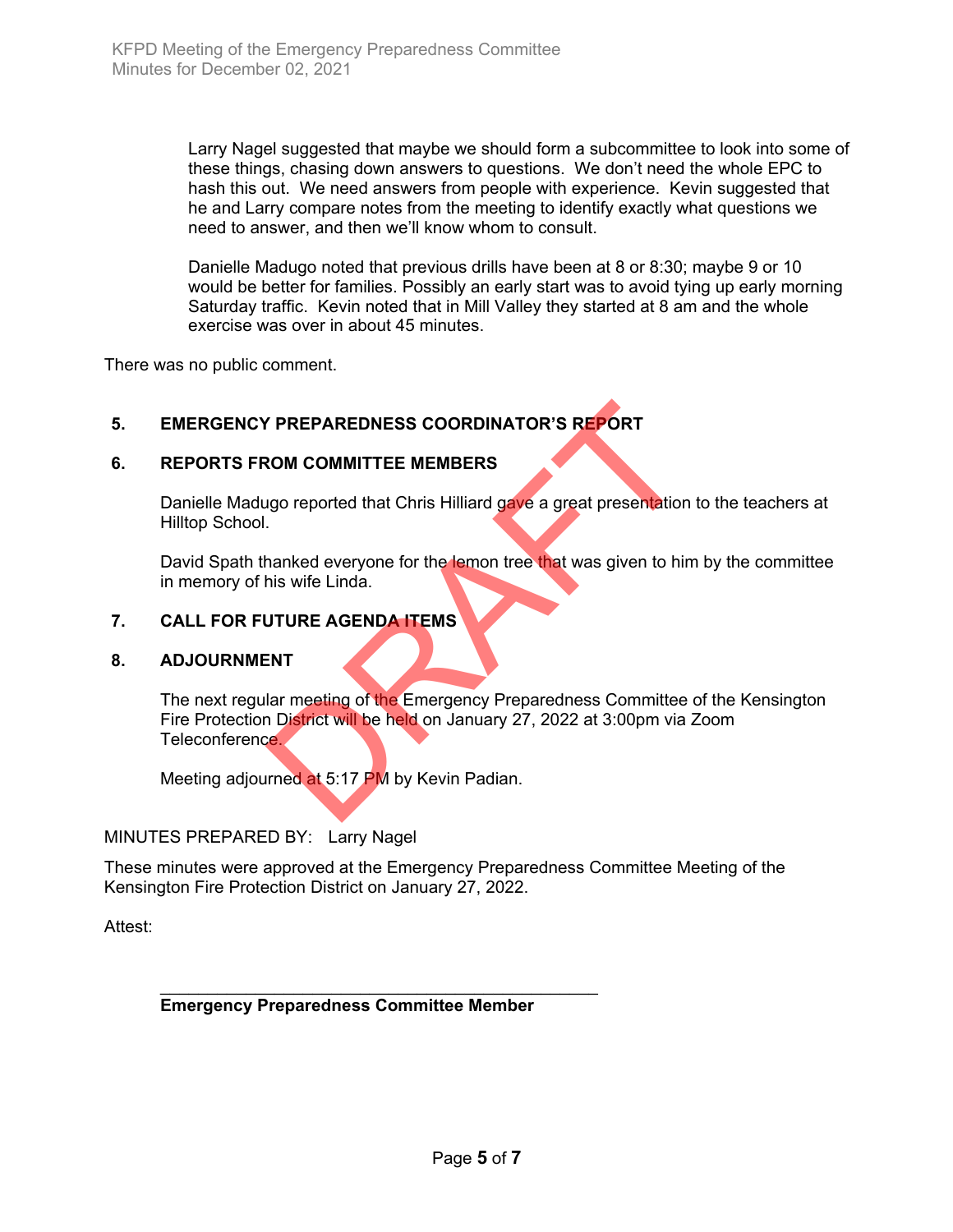# **Notes for Discussion of Proposed Modified Parking Configuration and Evacuation Drill**

### **KFPD EPC Meeting, 2 December 2021**

### **I. Proposed Modified Parking Configurations**

A. Focus on road segments that (1) impede emergency vehicle access and/or (2) require residents to turn their cars around in order to go with the traffic evacuation flow.

- 1. Beloit/Cambridge/Yale/Princeton/Amherst to the Arlington
- 2. Junction of Princeton and Amherst
- 3. Purdue/Kenyon/Wellesley or Westminster to the Arlington
- 4. Windsor, York, St. Albans
- 5. Sunset to Franciscan
- 6. Mid-portion of Lenox
- 7. Coventry/Berkeley Park and Ardmore
- B. Types of proposed changes:
	- 1. Two-sided -> one-sided parking (eliminate one parking lane)
- 2. Reverse direction of one-sided parking, possibly changing the side of the street for parking I-portion of Lenox<br>
ventry/Berkeley Park and Ardmore<br>
roposed changes:<br>
o-sided -> one-sided parking (eliminate one parking lane<br>
verse direction of one-sided parking, possibly changing t<br>
king<br>
mination of street parking
	- 3. Elimination of street parking on some street segments
- C. Alternatives for proposed changes
	- 1. Year-round: simpler so less confusing, but more inconvenient overall
	- 2. Fire season: from first forecast Diablo Wind Event to first heavy rains
	- 3. Red Flag Days: shorter durations but more confusing; notification difficult
- D. Considerations for alternate parking during restricted periods
	- 1. Issue street permit for a second car if the first one is parked on the property
	- 2. Relax County requirement for cars in driveways not to encroach sidewalks
	- 3. Ensure that each household has at least one nearby vehicle for evacuating
	- 4. Enforce 72-hour parking rule on all streets; boats and RVs off the streets
- E. Public notification of Fire Season or Red Flag Days
	- 1. Social media, District websites, CWS, Nixle
	- 2. Signs on stanchions posted on main traffic sites (Arlington/Amherst;

Arlington/Ardmore; Sunset/Franciscan; W end of Vassar; Grizzly Peak/ Spruce; Colusa Circle)

3. Education of residents must stress that these are not local block/street problems but problems that affect all neighbors in Kensington and beyond

4. Encouragement of pre-evacuation for residents with mobility/time needs